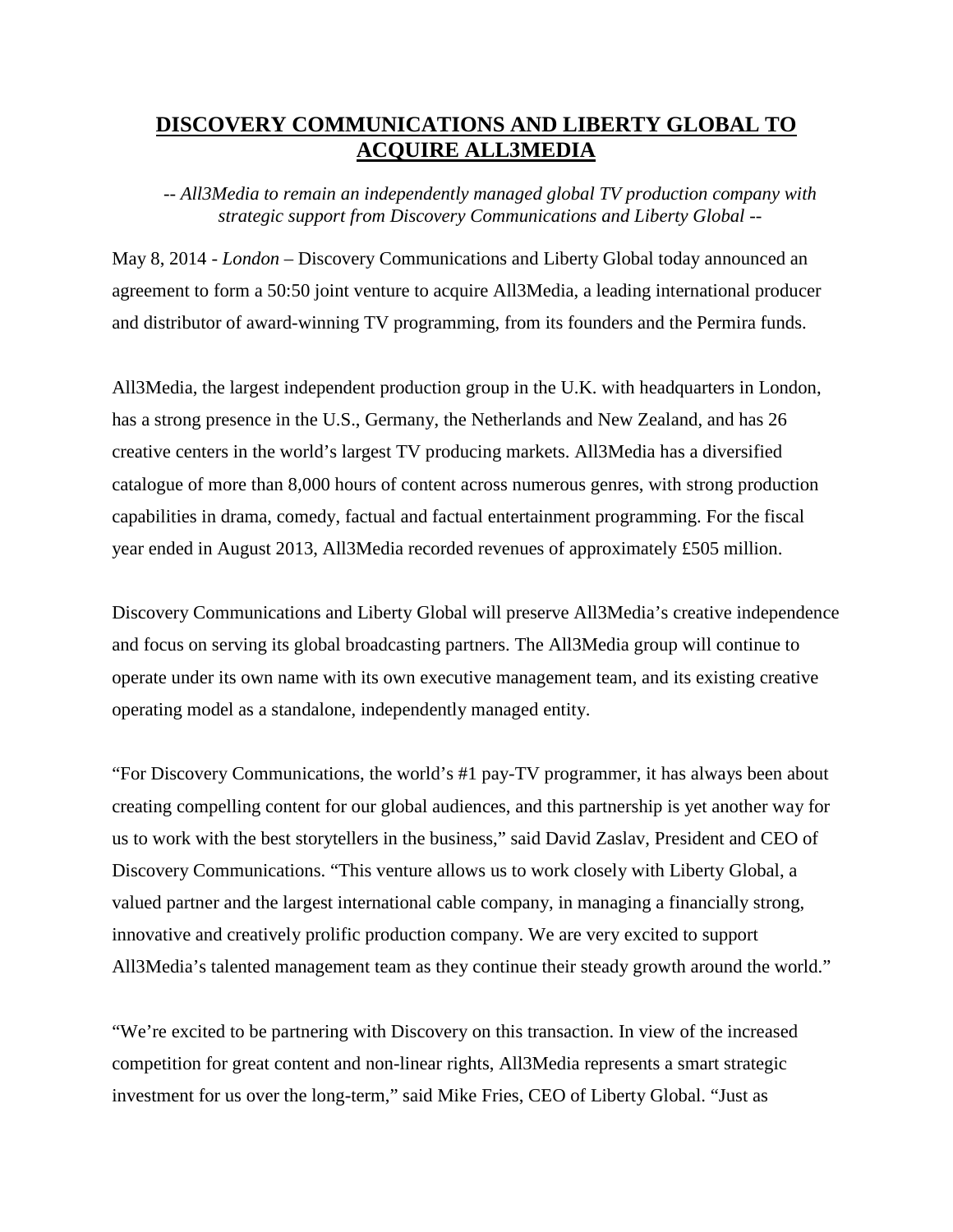importantly, we expect All3Media to provide very attractive financial returns given its growth potential and our proposed financing structure. This is just the first step in our mission to own and develop content assets that support our core distribution platform across Europe."

Commenting on the transaction, Steve Morrison, Chairman and co-founder of All3Media, said: "I am delighted that the new strategic owners come with a long-term view of the importance of building a leading global content company and appreciate All3Media's distinctive philosophy of creative freedom and diversity. This new partnership will enable All3Media to expand further through multiple avenues of growth around the world, including in the U.S. market, which has been a driver for our business for the past several years. I wish to thank Permira, with whom All3Media has doubled the size of its business, and congratulate the company's fantastic management and staff for playing their part in All3Media's continuing success."

Farah Ramzan Golant, CEO of All3Media, said: "The executive management team is delighted that All3Media is stepping forward into its new future. This is a proud recognition of the achievements of our stellar creative companies in making ground breaking, popular, high-quality content. Our new strategic investors support our commercial ambition and value our creative independence. Through their new joint venture, they provide us with world class experience and resources to start the next chapter of our story."

Discovery Communications and Liberty Global's joint venture will acquire All3Media at an enterprise value of £550 million (approx. \$930 million), which represents an EBITDA multiple of approximately 8.5x. The acquisition will be funded through a combination of equity and new non-recourse credit facilities raised at All3Media, resulting in both companies contributing approximately £90 million (approx. \$150 million) in cash. Under the equal joint venture structure, Discovery Communications and Liberty Global will not consolidate All3Media in their financial statements. The transaction is expected to close in the third quarter, pending regulatory approvals.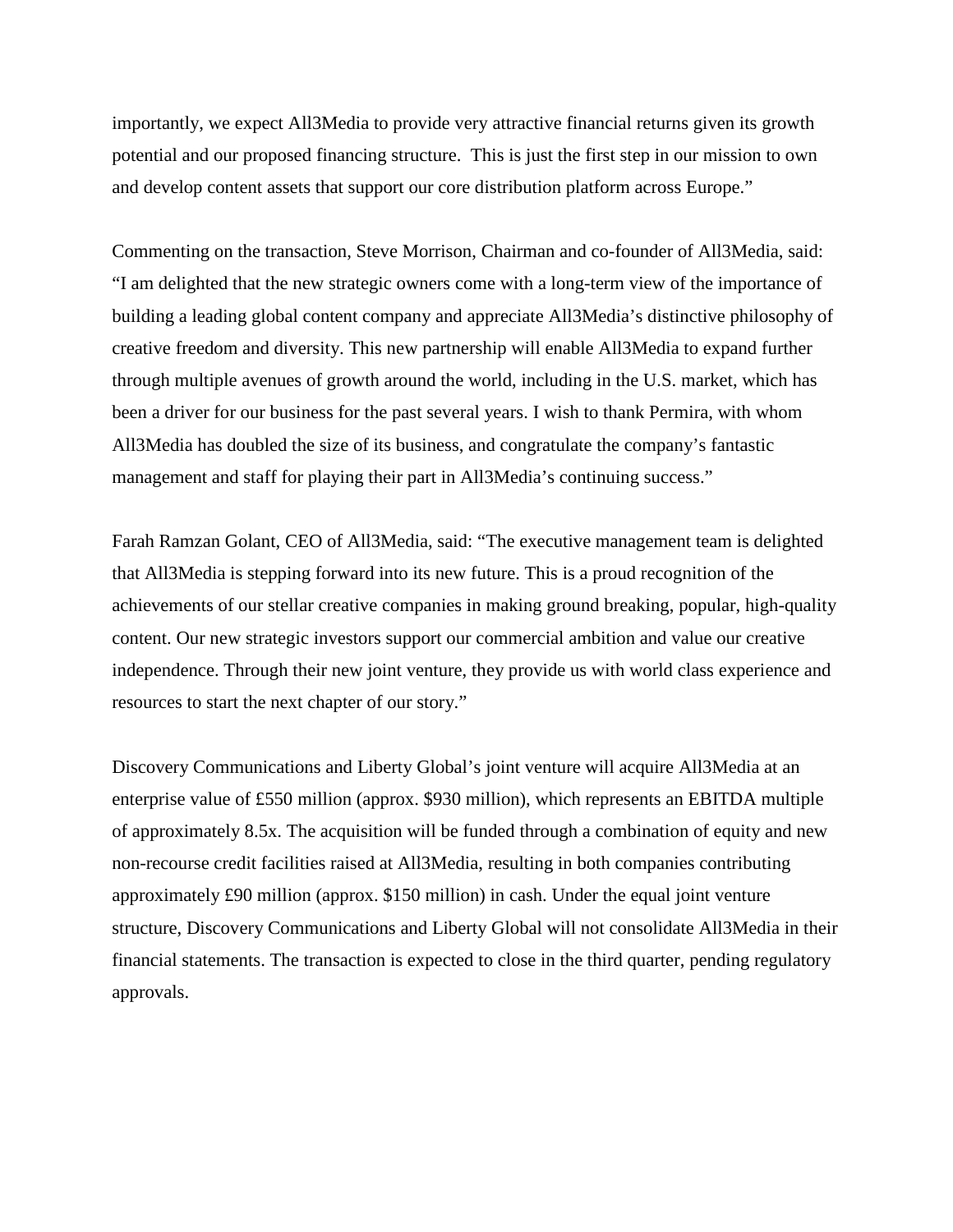J.P. Morgan acted as financial adviser to Discovery Communications and Liberty Global and Freshfields Bruckhaus Deringer LLP served as legal adviser. In addition, DLA Piper LLP served as legal adviser to Discovery Communications. Centerview Partners acted as financial adviser to All3Media and Clifford Chance served as legal adviser. Shearman & Sterling served as legal adviser to the management team of All3Media.

## **About ALL3MEDIA**

ALL3MEDIA is the UK's number one independent television, film and digital production and distribution company. The ALL3MEDIA group is comprised of 19 production and distribution companies from across the UK, Europe, New Zealand and USA including Apollo20, Bentley Productions, Company Pictures, IDTV, John Stanley Productions, Lime Pictures, Lion Television, Little Dot Studios, Maverick Television, MME Moviement, Morocco Junction, North One Television, Objective Productions, Optomen, One Potato Two Potato, South Pacific Pictures, Studio Lambert, Zoo Productions, ALL3MEDIA AMERICA and ALL3MEDIA International.

## **About Discovery Communications**

Discovery Communications (Nasdaq: DISCA, DISCB, DISCK) is the world's #1 pay-TV programmer reaching 2.5 billion cumulative subscribers in more than 220 countries and territories. Discovery is dedicated to satisfying curiosity, engaging and entertaining viewers with high-quality content on more than 200 worldwide television networks, led by Discovery Channel, TLC, Animal Planet, Investigation Discovery and Science, as well as U.S. joint venture networks OWN: Oprah Winfrey Network and the Hub Network. Discovery also is a leading provider of educational products and services to schools, including an award-winning series of K-12 digital textbooks, and a digital leader with a diversified online portfolio, including Discovery Digital Networks. For more information, please visit [www.discoverycommunications.com](http://www.discoverycommunications.com/)

## **About Liberty Global**

Liberty Global plc (Nasdaq: LBTYA, LBTYB and LBTYK) is the largest international cable company with operations in 14 countries. Liberty Global connects people to the digital world and enables them to discover and experience its endless possibilities. Liberty Global's marketleading triple-play services are provided through next-generation networks and innovative technology platforms that connected 25 million customers subscribing to 49 million television, broadband internet and telephony services at March 31, 2014.

Liberty Global's consumer brands include Virgin Media, UPC, Unitymedia, Kabel BW, Telenet and VTR. Its operations also include Liberty Global Business Services, its commercial division and Liberty Global Ventures, its investment fund. For more information, please visit [www.libertyglobal.com](http://www.libertyglobal.com/)